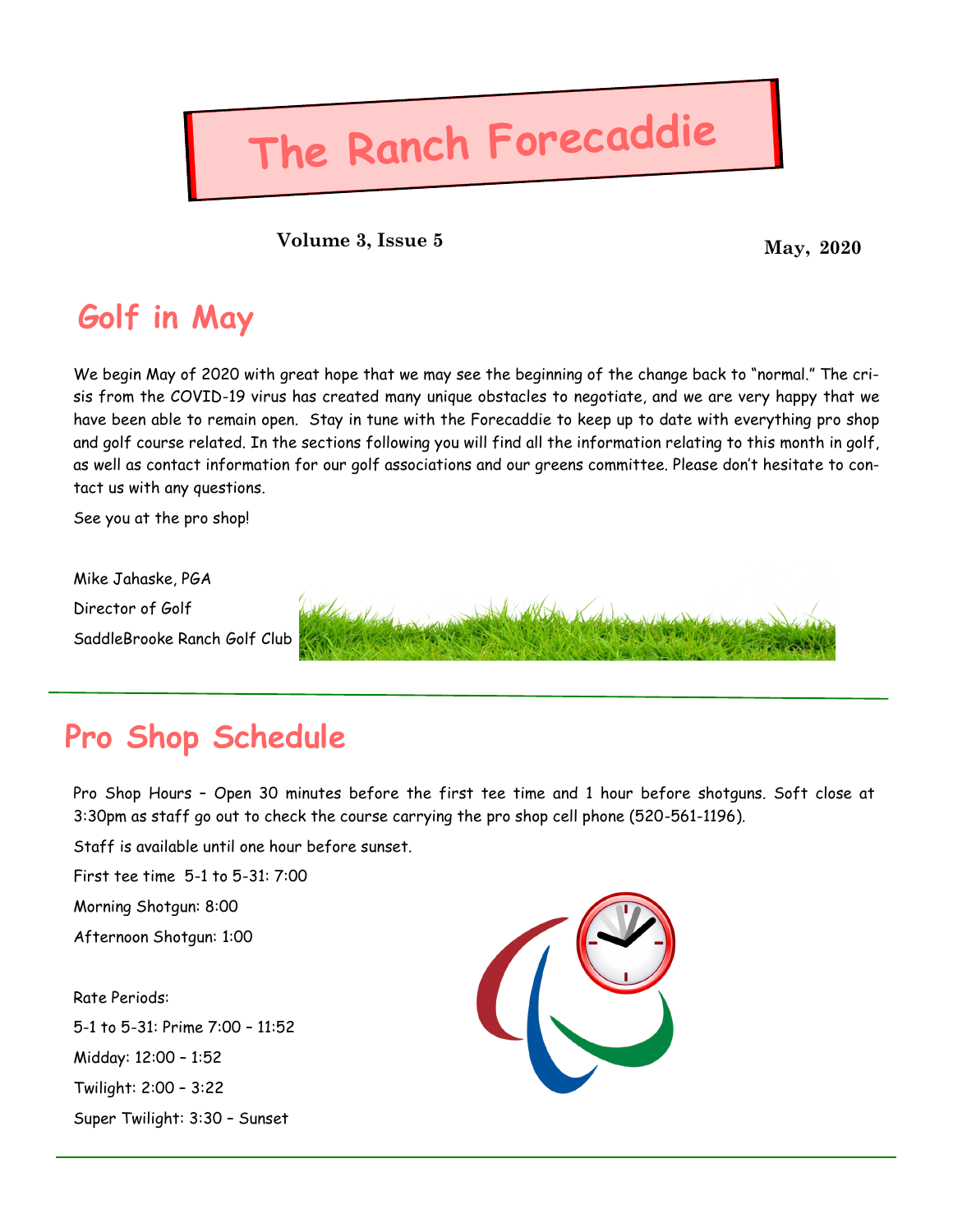## Page 2 The Ranch Forecaddie

## **Golf Maintenance Schedule**

A maintenance plan is put into place at the beginning of the year. Variance in weather and agronomic conditions may require changes to the schedule.

### **May Maintenance Schedule**

In May, no special maintenance is scheduled; but it is a time when the crew is starting to mow the rough and has backed off the use of rye seed in most areas. The Bermuda turf is coming out of dormancy and fertilizing and minor cultivation practices that can be done around play will begin. Work on the perimeter of the course will slow down and eventually stop as the larger area of turf to manage becomes the dominant task. **Beginning in June heavy maintenance projects will start, so please take a look at the maintenance sched-**



**ule posted on Chelsea for a comprehensive listing of maintenance closures or restrictions.** The 2020 golf maintenance calendar was updated a few months ago; so if you haven't looked at it, please take a look! Several adjustments have been made and include the overseeding dates, aerifying process, and summer Wednesday maintenance days.

## **Free Monthly Golf Clinic**

**The clinic for May has been cancelled due to COVID-19 precautions.** 

## **Golfing News**

### **Chelsea Guest Pointing Change and Pointing Guide**

As you are aware, Chelsea has a feature that allows you to add guests to your request for placement onto the tee sheet.

We support and encourage you inviting your guests to play the course.

Unfortunately, over the years many have used this feature to hold tee time space or block others from being placed within their tee time. This activity created a strong call from other resident golfers that the golf operation take measures to discourage that practice.

The mechanism put in place was to have the guest be pointed and for those points to go to the resident sponsor of the guest. We have always removed any points for legitimate guest placements so the resident would not be penalized, but those abusing the system would hopefully be curbed from doing so.

Unfortunately, the current guest pointing scale is no longer having that effect. Combined with the 10-minute spacing and residents playing more rounds each week due to COVID-19 restrictions curtailing other activities, the guest feature abuse is keeping residents who want to play unable to do so.

We consulted with Chelsea and they recommended an increase in the guest pointing scale to help resolve the issue. Considering that all legitimate guest pointing will be removed and abuse of guest pointing is now keeping residents off the golf course, we felt compelled to follow their advice.

Due to our role in policing the Chelsea Tee Time Reservation System and to allow the fairest placement possible, we have proceeded as advised.

### **As always, all legitimate guest points will be removed when you notify us.**

On the following page please see the updated Chelsea Pointing Guide, **the only change made was in guest pointing.**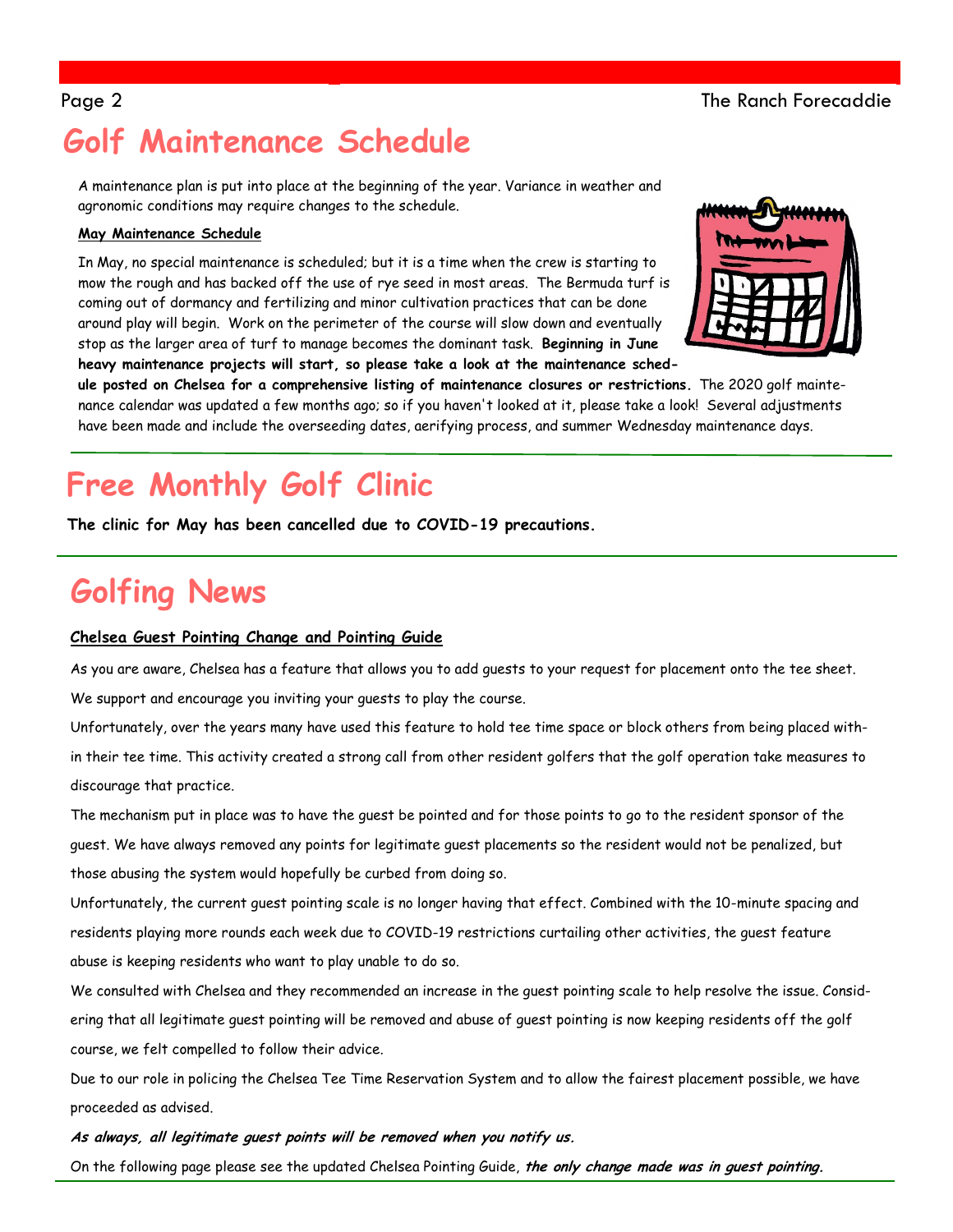# **Golfing News Continued**

### **SaddleBrooke Ranch Golf Club Chelsea Pointing Policy**

Points are assigned at **Placement** (automatically by the Chelsea program) and **Day of Play** (manually by the staff for changes to the tee sheet). Point assignment criteria are listed below.

Placement: **Resident** golfers will receive two (**2**) points. **Playcard** golfers will receive one (**1**) point. **Annual** golfers will receive a one half (**.5**) point. **Bonus** points, which will **reduce** the **.5**, **1**, or **2** points by **.10** for each hour of difference between the requested time and the placed time, will be utilized for a maximum of .5 points.

Therefore, at any given time, a resident placed on the tee sheet during the placement process will receive a minimum of zero (**0**) points up to a maximum of two (**2)** points. Groups will be ranked from the least amount of points to the highest points. Prioritization will be based on average points of the players on the request. The group with the least amount of points has the highest priority and will be placed on the tee sheet accordingly. Residents can make changes to their tee time up until midnight prior to the day of play.

- **Resident with Guests** receive (**3**) points for each of their guests at placement. Residents with **legitimate** guests are eligible to have those guest points removed upon request to the Golf Professional.
- **No Shows** receive two (**2**) points. If a resident and/or their guests are **No Shows**, the resident will receive two (2) points for themselves and each of the guests as well.
- **Walk Ons** receive one (**1**) point. Residents are considered **Walk Ons** when they book a tee time after placement (within the last five (**5**) days) or on the day of play.
- **Replacements** receive two (**2**) points. There are three potential scenarios:
	- 1. On the day of play, when a substitute for another resident already on the tee sheet shows up, that substitute resident receives two (**2**) **Replacement** points and the resident not present receives two (**2**) No Show points.
	- 2. When a resident is **replaced** on the tee sheet before the day of play **only the replacement** receives two (**2**) **Replacement** points.
	- 3. When a "guest" is replaced on the tee sheet before the day of play **the replacement** receives two (**2**) **Replacement** points and the resident who the guest was associated with will receive two (**2**) No Show points
- **System Abuse:** If a resident has used **incorrect names for the express purpose of booking earlier tee times or to hold a spot on the tee sheet to keep others from filling it,** then five (**5**) penalty points **may** be assigned to the Captain and/or entire group. This action requires prior approval of the Golf Professional.
- **Failure to Follow Direction:** Rangers may request, after properly addressing a golfer or group of golfers, for five (**5**) points to be assigned to each resident or group for failure to follow direction. This may involve refusal to move forward by skipping all or part of a hole, not allowing another group to play through, or not adhering to cart rules. This action requires prior approval of the Golf Professional.
- **Verbal Abuse to Staff:** Residents or groups of residents that verbally abuse pro shop or maintenance staff in lieu of addressing their concerns with management may be assigned five (**5**) penalty points upon approval of the Golf Professional.
- **Points Lifecycle:** Chelsea looks at points within an eighteen (**18**) day window; these being thirteen (**13**) days in the past and five (**5**) days into the future (placed tee sheets). Each day old points fall off and new points are added based on the activity of the golfer within the system.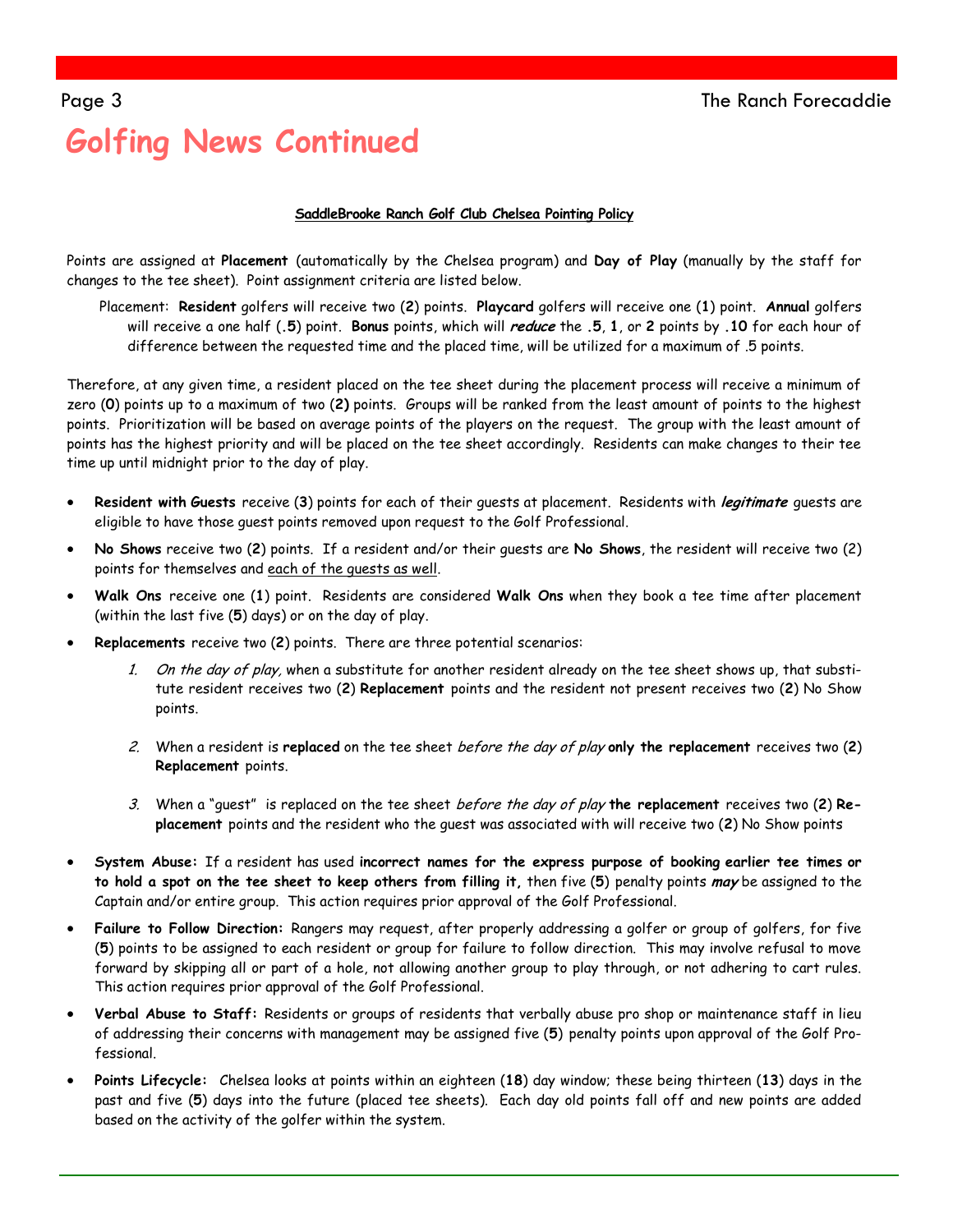## **Golf Maintenance News**

### **Course Update May 1**

With warm weather finally here, the golf course has changed dramatically over the last several weeks. Temperatures at or above normal for April was exactly what we were hoping for and you can see how the warm weather has influenced new Bermuda grass growth now that dormancy mechanisms have been broken. My approach headed towards transition is more careful and cautious this year. Instead of aggressive herbicides to thin the ryegrass, a growth regulator was applied to tees, collars, approaches and fairways. These products do not kill ryegrass. Instead they simply stop the growth which shifts the competitive advantage in favor of the Bermuda. Fading of the ryegrass is more evident on thinner fairways such as 7 and 10. This is normal and we are doing all we can to make the transition as smooth as possible this year.

We are ready to go June 1 when we close. We will attempt to do something that no 18 hole golf course that I know of has ever done. During this week, we core aerify greens, tees, collars, approaches and fairways. Fairways will aerfied but with solid tines. There will be no soil on the turf on opening day. Greens will be done first and will be mostly healed for opening day. The dry ject contractor will also start their work. This machine injects sand into the turf 4 inches deep on 3 by 4 inch spacing. This process aerifys amends and topdresses in one pass, will reduce the bio mass and organic matter. It will also dilute our excess thatch layer. And if that's not enough for one week, we have secured a sod company to install 60,000 square feet of big roll sod on 7, 15 or 18. They will come back during the  $2^{nd}$  closing do the same thing.

Other things the crew has been working on are the construction of new Rust tee on hole one. This tee was undersized and too small to allow the turf to recover even with proper tee marker rotation.

Hopefully everyone has noticed the landscape projects we are doing around tees. New decorative rock has been installed on several holes as well as native desert plants and boulders. This provides a clean look and makes a big impact on how these areas present themselves.

That's about it for now. Getting ready for June! See you on the course.

Chris Blake, GCS



dresmrtime.com